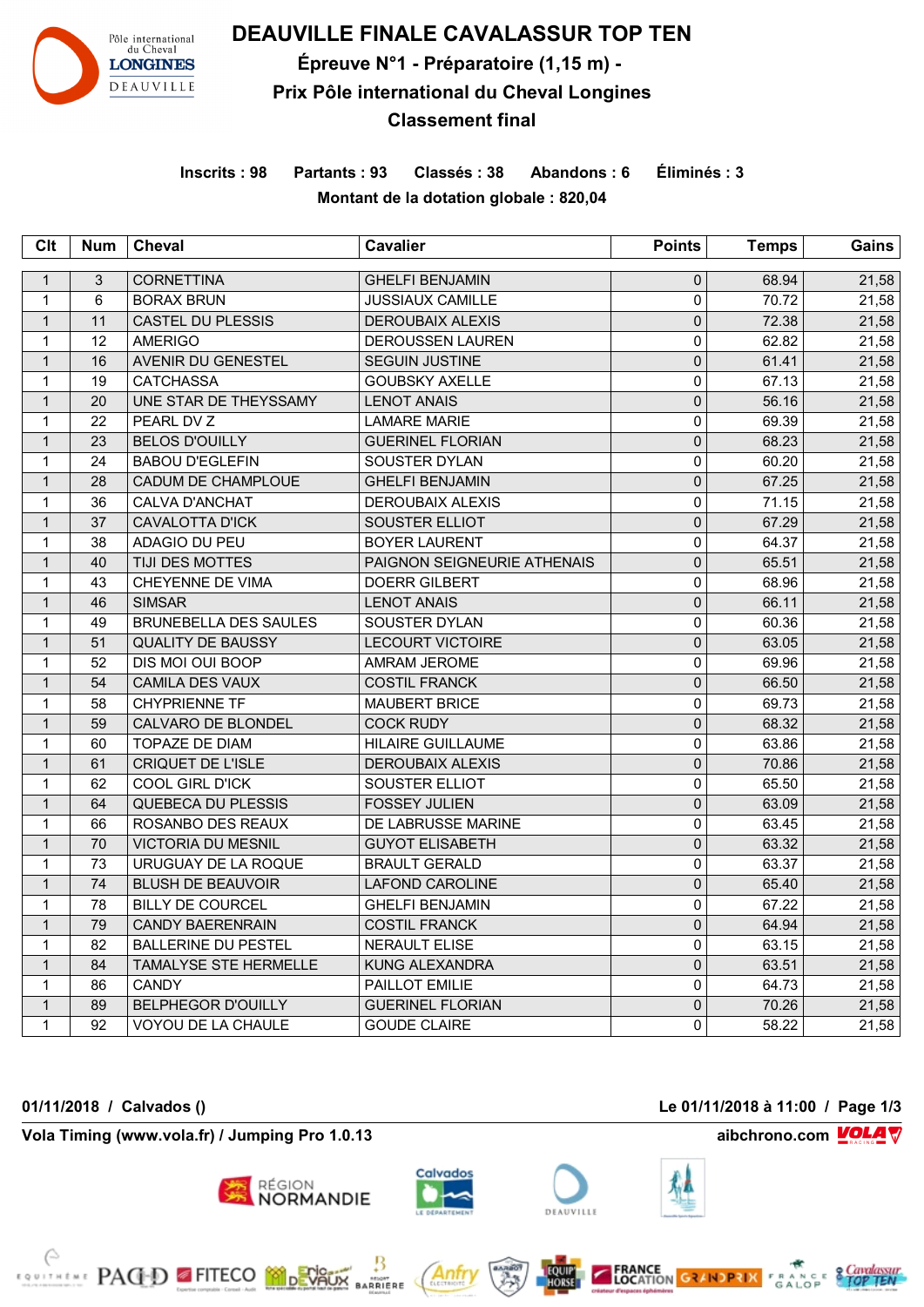

# **DEAUVILLE FINALE CAVALASSUR TOP TEN Épreuve N°1 - Préparatoire (1,15 m) - Prix Pôle international du Cheval Longines Classement final**

| Clt | Num | <b>Cheval</b> | <b>Cavalier</b> | Points $\overline{ }$ | <b>Femps</b> | Gains |  |
|-----|-----|---------------|-----------------|-----------------------|--------------|-------|--|
|     |     |               |                 |                       |              |       |  |

#### **Non classés**

| 39 | 18             | <b>TARTE DE PEPINVAST</b>   | <b>CERCEAU JESSICA</b>      | $\mathbf{1}$    | 74.31  |  |
|----|----------------|-----------------------------|-----------------------------|-----------------|--------|--|
| 40 | 8              | <b>TIBFT</b>                | <b>MAUBERT BRICE</b>        | 4               | 68.80  |  |
| 40 | 10             | AMETHYSTE DE DIAM           | <b>HILAIRE GUILLAUME</b>    | 4               | 68.25  |  |
| 40 | 21             | BETISSE DU JOUAS            | NICOLLE OLIVIER             | 4               | 63.70  |  |
| 40 | 25             | <b>CASSIOPEE D'OUILLY</b>   | <b>GRUET CORALIE</b>        | 4               | 70.32  |  |
| 40 | 26             | ROLLS DE BAUSSY             | <b>LECOURT VICTOIRE</b>     | 4               | 66.66  |  |
| 40 | 29             | <b>CAMILLE D'ANGE</b>       | <b>COSTIL FRANCK</b>        | 4               | 66.73  |  |
| 40 | 30             | <b>BLUE BIRD DUBISSON</b>   | THELLIER TEDDY              | 4               | 67.63  |  |
| 40 | 31             | API D'HONVAULT              | <b>BOULANGER CLEMENT</b>    | 4               | 69.12  |  |
| 40 | 35             | <b>AURACIO</b>              | <b>HILAIRE GUILLAUME</b>    | 4               | 68.47  |  |
| 40 | 39             | <b>ADOREE D'ANGE</b>        | <b>FOSSEY JULIEN</b>        | $\overline{4}$  | 66.55  |  |
| 40 | 42             | OLA DU COISEL               | PETIARD GWENAELLE           | 4               | 61.76  |  |
| 40 | 45             | <b>AKER D'OUILLY</b>        | <b>GUERINEL FLORIAN</b>     | 4               | 62.29  |  |
| 40 | 50             | <b>CHLORIS D'OUILLY</b>     | <b>GRUET CORALIE</b>        | 4               | 67.38  |  |
| 40 | 53             | AMIRA DES BRUYERES          | <b>GHELFI BENJAMIN</b>      | 4               | 66.44  |  |
| 40 | 57             | <b>BRUME DE CARNEVILLE</b>  | <b>VANCRAYELYNGHE BETTY</b> | 4               | 58.07  |  |
| 40 | 67             | <b>CECHATH D'OUILLY</b>     | <b>GUERINEL FLORIAN</b>     | 4               | 68.00  |  |
| 40 | 69             | CORCOVADO LAS               | COUTUREAU BRUNO             | 4               | 60.62  |  |
| 40 | 75             | ALOHA DES RONDETS           | CARLONI RICHARD TOSCANE     | 4               | 58.01  |  |
| 40 | 76             | <b>CELESTE DES BRUYERES</b> | <b>ARLIN DAVID</b>          | 4               | 65.17  |  |
| 40 | 80             | AFFIXE DU VALON             | THELLIER TEDDY              | 4               | 70.39  |  |
| 40 | 88             | BETTYMOOD DU GENET          | FIRON D ALBIGNY DORINE      | 4               | 73.23  |  |
| 40 | 93             | <b>CIRKA DE L'ELFE</b>      | <b>TAVERNE GASPARD</b>      | 4               | 67.90  |  |
| 62 | 33             | <b>CAROLUS DU GEVAUDAN</b>  | <b>MAUBERT BRICE</b>        | 5               | 74.35  |  |
| 63 | 98             | <b>TAXUS BIOAGRICO</b>      | <b>LAFORGE SEBASTIEN</b>    | $\overline{7}$  | 83.21  |  |
| 64 | $\overline{2}$ | <b>BOREAL SOLIER</b>        | AMRAM JEROME                | 8               | 67.91  |  |
| 64 | 32             | ULUBERLUX DE CIRCEE         | VANCRAYELYNGHE BETTY        | 8               | 58.68  |  |
| 64 | 34             | <b>BALOU'QUILL</b>          | <b>COCK RUDY</b>            | 8               | 70.02  |  |
| 64 | 48             | <b>URANIE DREAM</b>         | <b>LAMARE MARIE</b>         | 8               | 63.40  |  |
| 64 | 68             | <b>BALOUBELLE FLOREVAL</b>  | <b>SCHILLEWAERT LAURE</b>   | 8               | 66.72  |  |
| 64 | 71             | <b>TACQUIN DE SAINVAL</b>   | <b>EUDE VICTORIA</b>        | 8               | 70.02  |  |
| 64 | 87             | <b>COBRA D'HARCOURT</b>     | <b>TERNON THIBAULT</b>      | 8               | 66.07  |  |
| 64 | 90             | ATLAS DE CARNEVILLE         | ROTH HUGO                   | 8               | 64.60  |  |
| 64 | 91             | SANNAN DE LA CHAULE         | <b>HAGUENIER SARAH</b>      | 8               | 56.84  |  |
| 73 | $\overline{4}$ | ASTURIAS DES DRAGONS        | <b>COSTIL FRANCK</b>        | 12              | 61.55  |  |
| 73 | 13             | <b>BEMOL DE B'NEVILLE</b>   | <b>JUIN ALEXIS</b>          | 12 <sub>2</sub> | 86.39  |  |
| 73 | 81             | S'POIR DE IMANA             | <b>MERESSE MICKAEL</b>      | 12              | 59.23  |  |
| 76 | 1              | <b>BURAQ D'OUILLY</b>       | <b>GUERINEL FLORIAN</b>     | 15              | 98.43  |  |
| 77 | 47             | ANONYME DU JOUAS            | NICOLLE OLIVIER             | 16              | 58.10  |  |
| 77 | 55             | AMARGO DU VERRON            | THELLIER TEDDY              | 16              | 72.46  |  |
| 79 | 56             | <b>BEAUTIFUL D'ISKY</b>     | <b>BOULANGER CLEMENT</b>    | 17              | 106.45 |  |
| 79 | 63             | COLOR OF LOVE               | <b>BOYER LAURENT</b>        | 17              | 75.18  |  |
| 79 | 83             | <b>ALMEE CLASS</b>          | <b>ROBIN BENOIT</b>         | 17              | 75.87  |  |

**Vola Timing (www.vola.fr) / Jumping Pro 1.0.13 aibchrono.com VOLA** 

**EXAMPLE PACED EFITECO MODEVALIX** 



Anti

**MIGHT**<br>ARRIERE

région<br>**NORMANDIE**